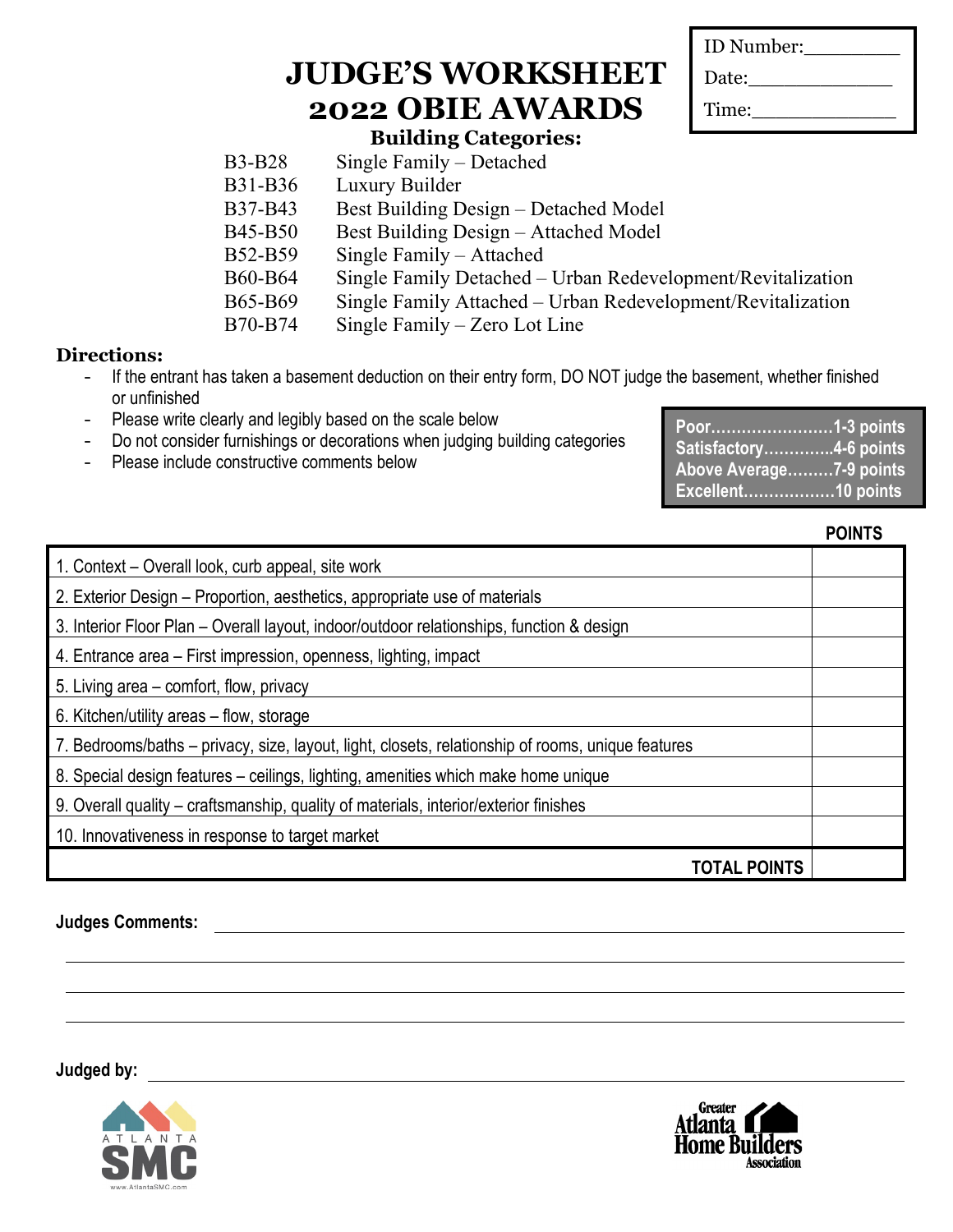| ID Number: |  |
|------------|--|
| Date:      |  |
| Time:      |  |

### **Marketing Categories:**

| $M3 - M8$   | Best Interior Merchandising – Detached Model |
|-------------|----------------------------------------------|
| $M10 - M16$ | Best Interior Merchandising – Attached Model |

#### **Directions:**

- Please write clearly and legibly based on the scale below
- Please include constructive comments below

| Poor1-3 points          |  |
|-------------------------|--|
| Satisfactory4-6 points  |  |
| Above Average7-9 points |  |
| Excellent10 points      |  |

**POINTS**

| 1. Overall design                                       |  |
|---------------------------------------------------------|--|
| 2. Aesthetics                                           |  |
| 3. Approach to the target market                        |  |
| 4. Use of interior space                                |  |
| 5. Use of color/texture/materials/furniture/accessories |  |
| 6. Special features                                     |  |
| 7. Overall professional appeal                          |  |
| 8. Traffic generated and sales                          |  |
| <b>TOTAL POINTS</b>                                     |  |

**Judges Comments:**



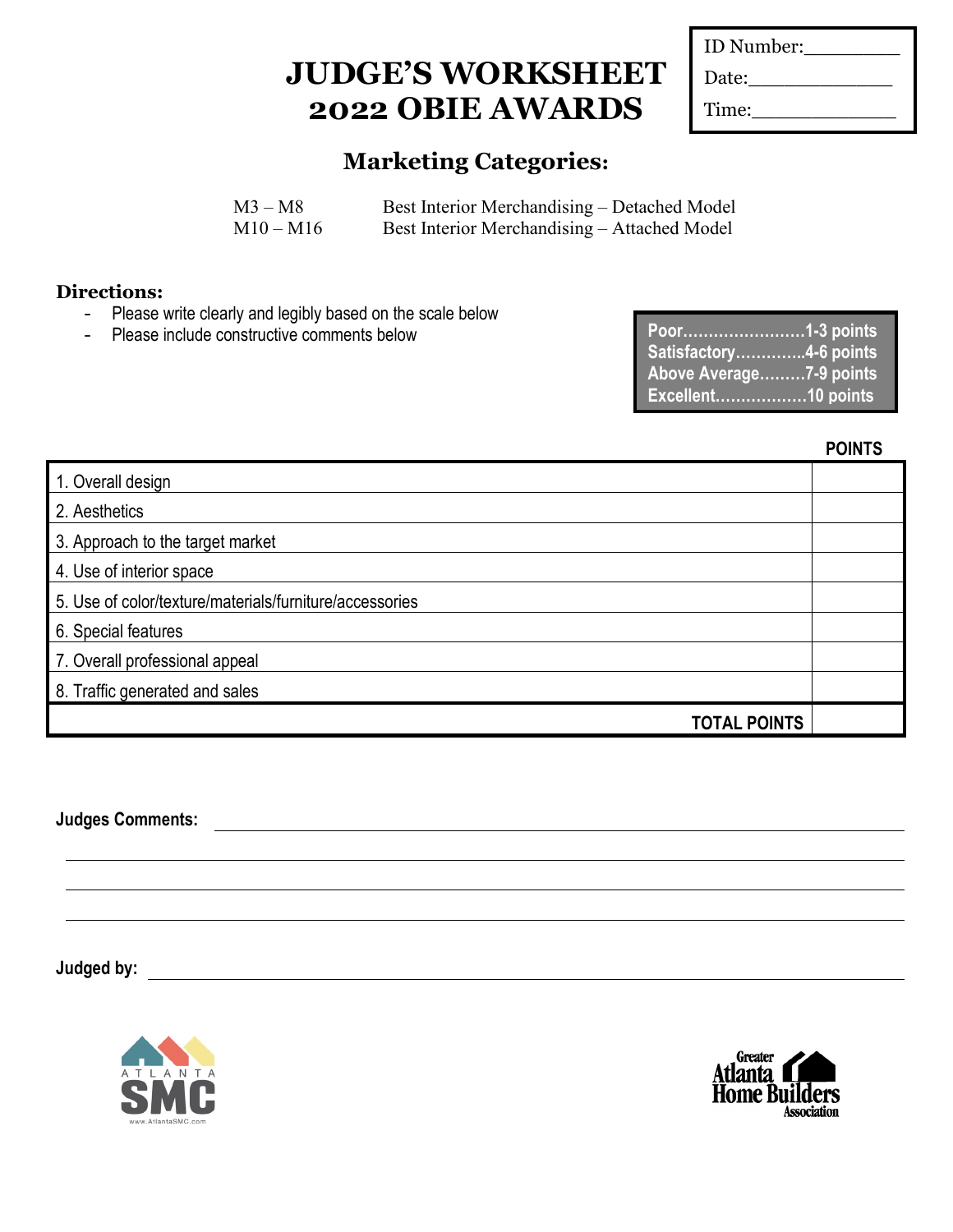| ID Number: |  |
|------------|--|
| Date:      |  |
| Time:      |  |

### **Marketing Categories:**

M18 & M19 Best Sales Center/ Design Studio

### **Directions:**

- Please write clearly and legibly based on the scale below
- Please include constructive comments below

| Poor1-3 points          |
|-------------------------|
| Satisfactory4-6 points  |
| Above Average7-9 points |
| Excellent10 points      |

#### **POINTS**

| 1. Function of layout as it relates to sales presentation |  |
|-----------------------------------------------------------|--|
| 2. Ability to visually convey information                 |  |
| 3. Marketing theme                                        |  |
| 4. Communication of builder, product and community image  |  |
| 5. Effectiveness toward target market(s)                  |  |
| 6. Use of merchandising to reach target market            |  |
| 7. Traffic generated and sales                            |  |
| <b>TOTAL POINTS</b>                                       |  |

**Judges Comments:**



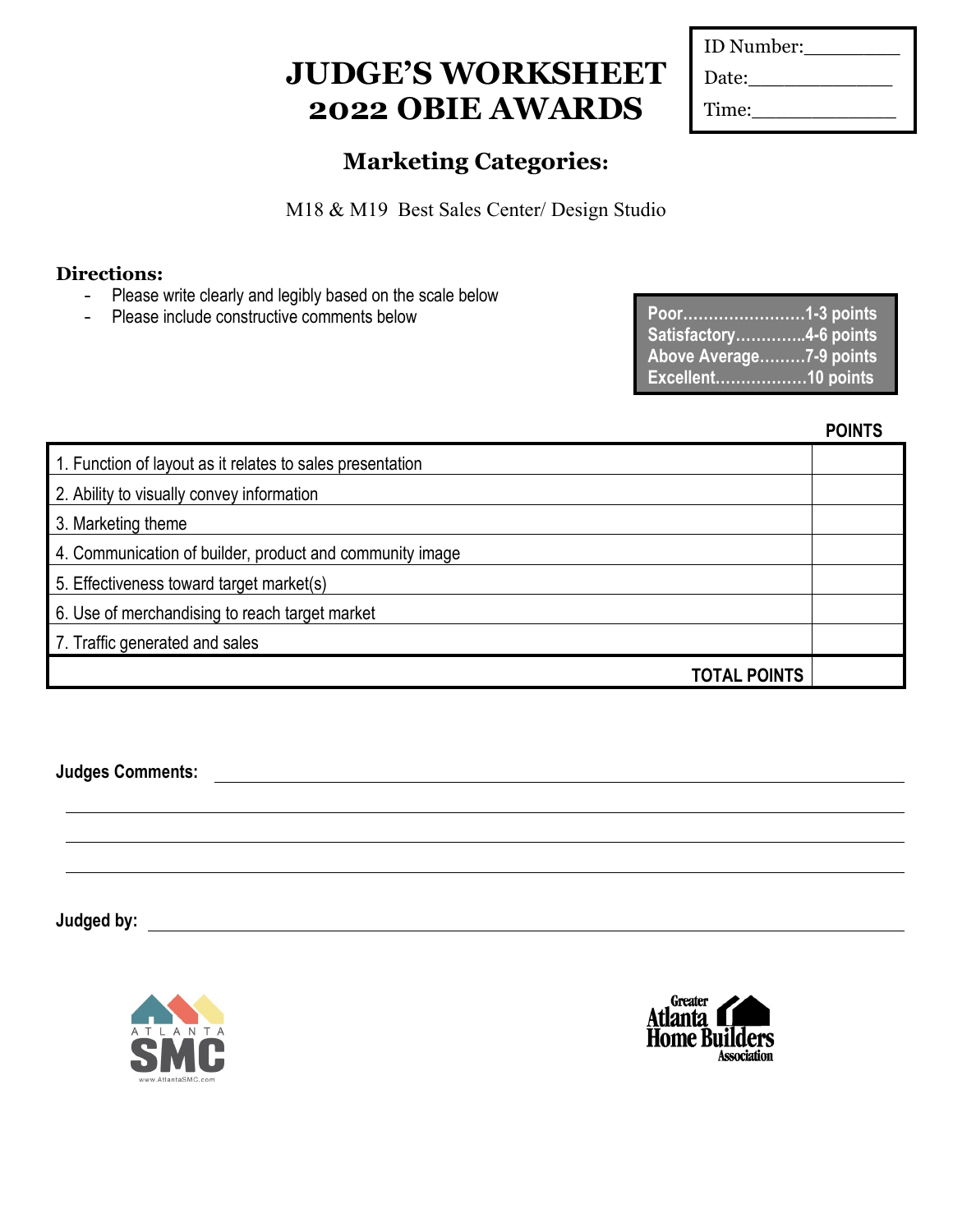| ID Number: |  |
|------------|--|
| Date:      |  |
| Time:      |  |

### **Marketing Categories:**

M21 – M23 Best Print Communications

### **Directions:**

- Please write clearly and legibly based on the scale below
- Please include constructive comments below

| Poor1-3 points          |  |
|-------------------------|--|
| Satisfactory4-6 points  |  |
| Above Average7-9 points |  |
| Excellent10 points      |  |

**POINTS**

| 1. Concept                     |  |
|--------------------------------|--|
| 2. Copy                        |  |
| 3. Layout                      |  |
| 4. Effective use of graphics   |  |
| 5. Special features            |  |
| 6. Unique problems solved      |  |
| 7. Overall professional appeal |  |
| 8. Traffic generated and sales |  |
| <b>TOTAL POINTS</b>            |  |

**Judges Comments:**



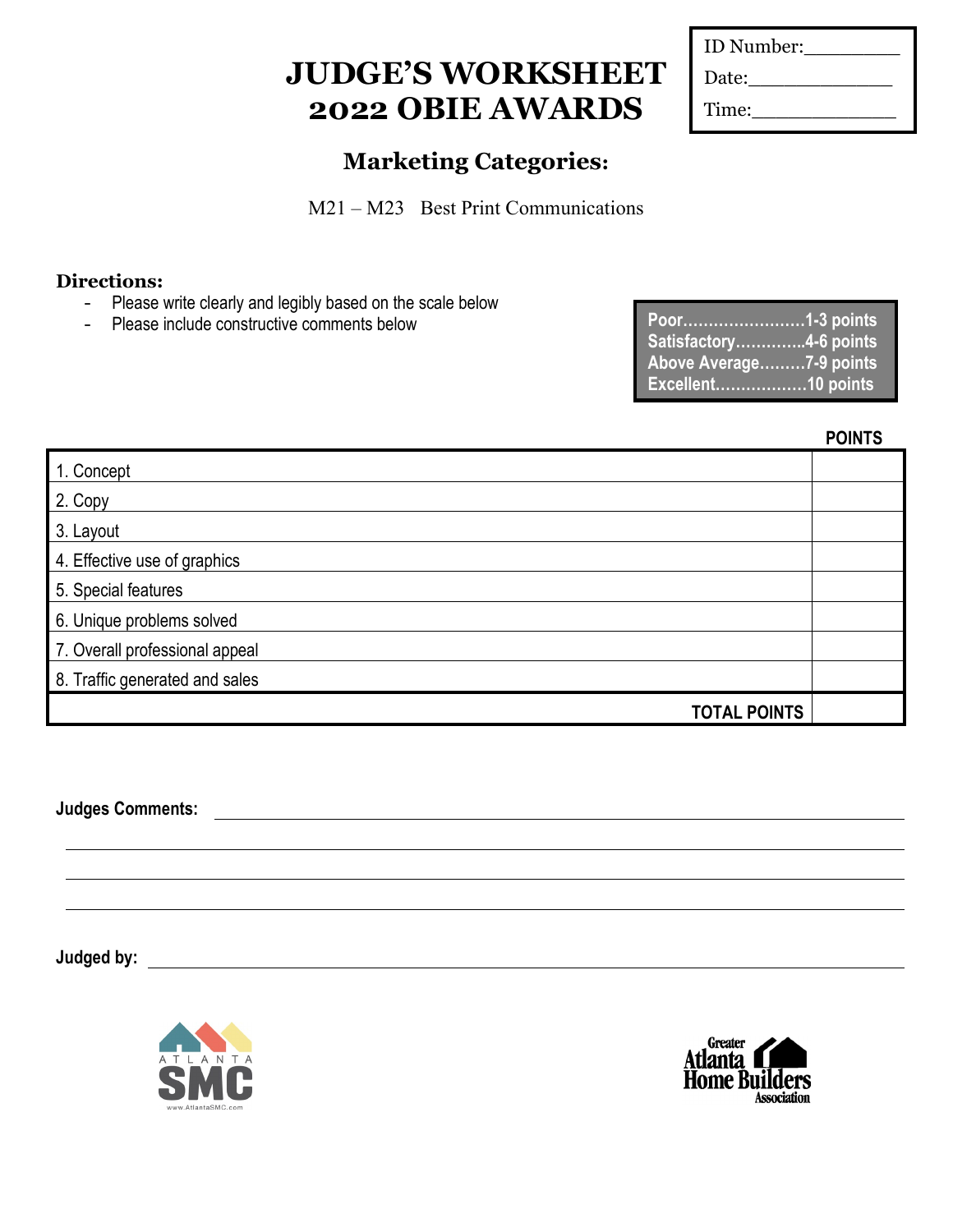| ID Number: |  |
|------------|--|
| Date:      |  |
| Time:      |  |

### **Marketing Categories:**

Best New Homes Publication

#### **Directions:**

- Please write clearly and legibly based on the scale below
- Please include constructive comments below

| Poor <u></u> 1-3 points |  |
|-------------------------|--|
| Satisfactory4-6 points  |  |
| Above Average7-9 points |  |
| Excellent10 points      |  |

**POINTS**

| 1. How well objectives were met |  |
|---------------------------------|--|
| 2. Concept and creativity       |  |
| 3. Copy                         |  |
| 4. Layout                       |  |
| 5. Overall Design               |  |
| 6. Photography/Illustrations    |  |
| 7. Distribution/Circulation     |  |
| 8. Overall Professional Appeal  |  |
| 9. Results in Marketplace       |  |
| <b>TOTAL POINTS</b>             |  |

**Judges Comments:**



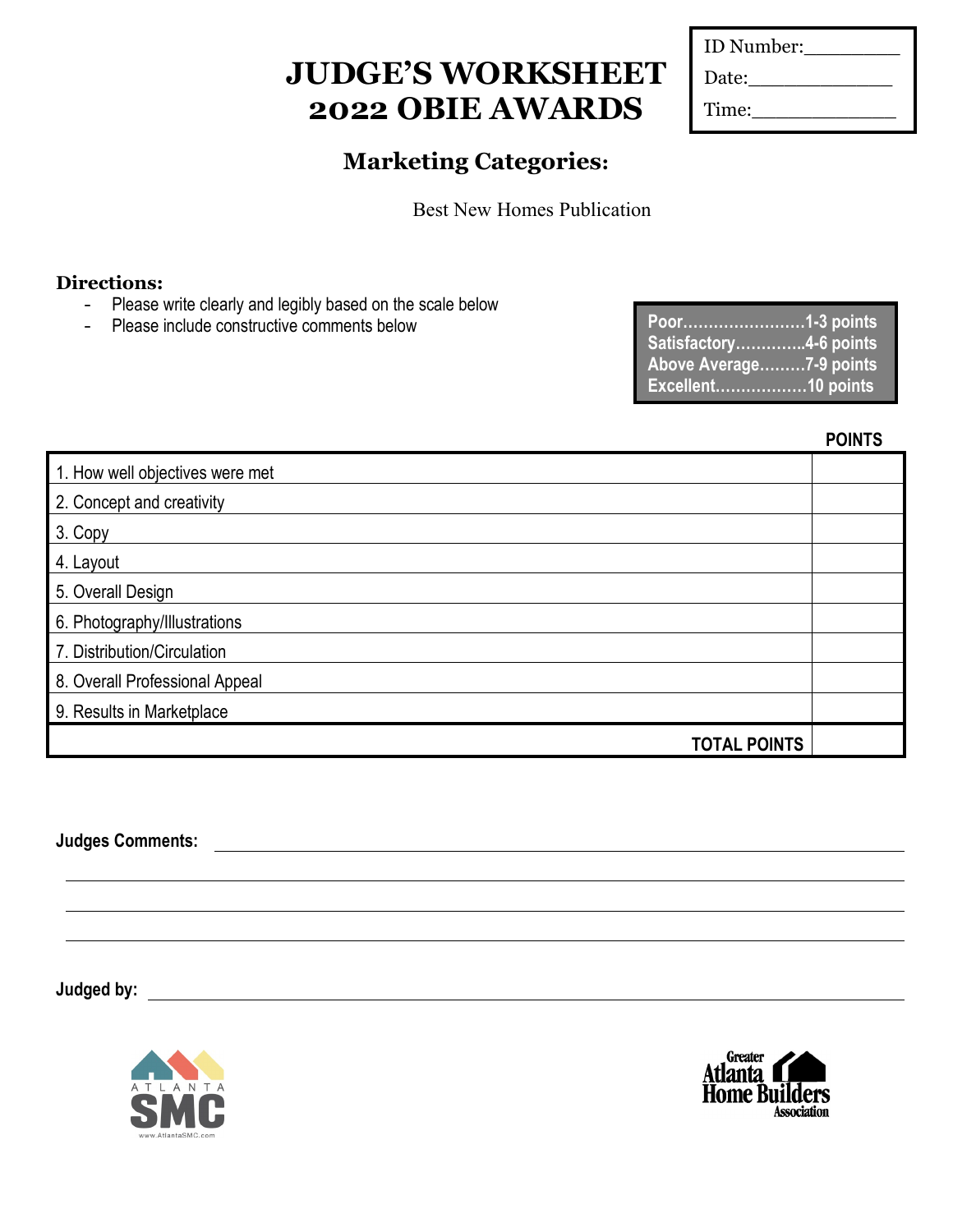| ID Number: |  |
|------------|--|
| Date:      |  |
| Time:      |  |

### **Marketing Categories:**

 $M24 - M26$  Best Brochure M34 Best Flyer/Mailer – One Piece

#### **Directions:**

- Please write clearly and legibly based on the scale below<br>- Please include constructive comments below
- Please include constructive comments below

| Satisfactory4-6 points    |  |
|---------------------------|--|
| Above Average7-9 points   |  |
| <b>Excellent10 points</b> |  |

**POINTS**

| 1. How well objectives were met |  |
|---------------------------------|--|
| 2. Concept and creativity       |  |
| 3. Copy                         |  |
| 4. Layout                       |  |
| 5. Effective use of graphics    |  |
| 6. Special features             |  |
| 7. Unique problems solved       |  |
| 8. Overall professional appeal  |  |
| 9. Implementation               |  |
| 10. Traffic generated and sales |  |
| <b>TOTAL POINTS</b>             |  |
|                                 |  |

**Judges Comments:**



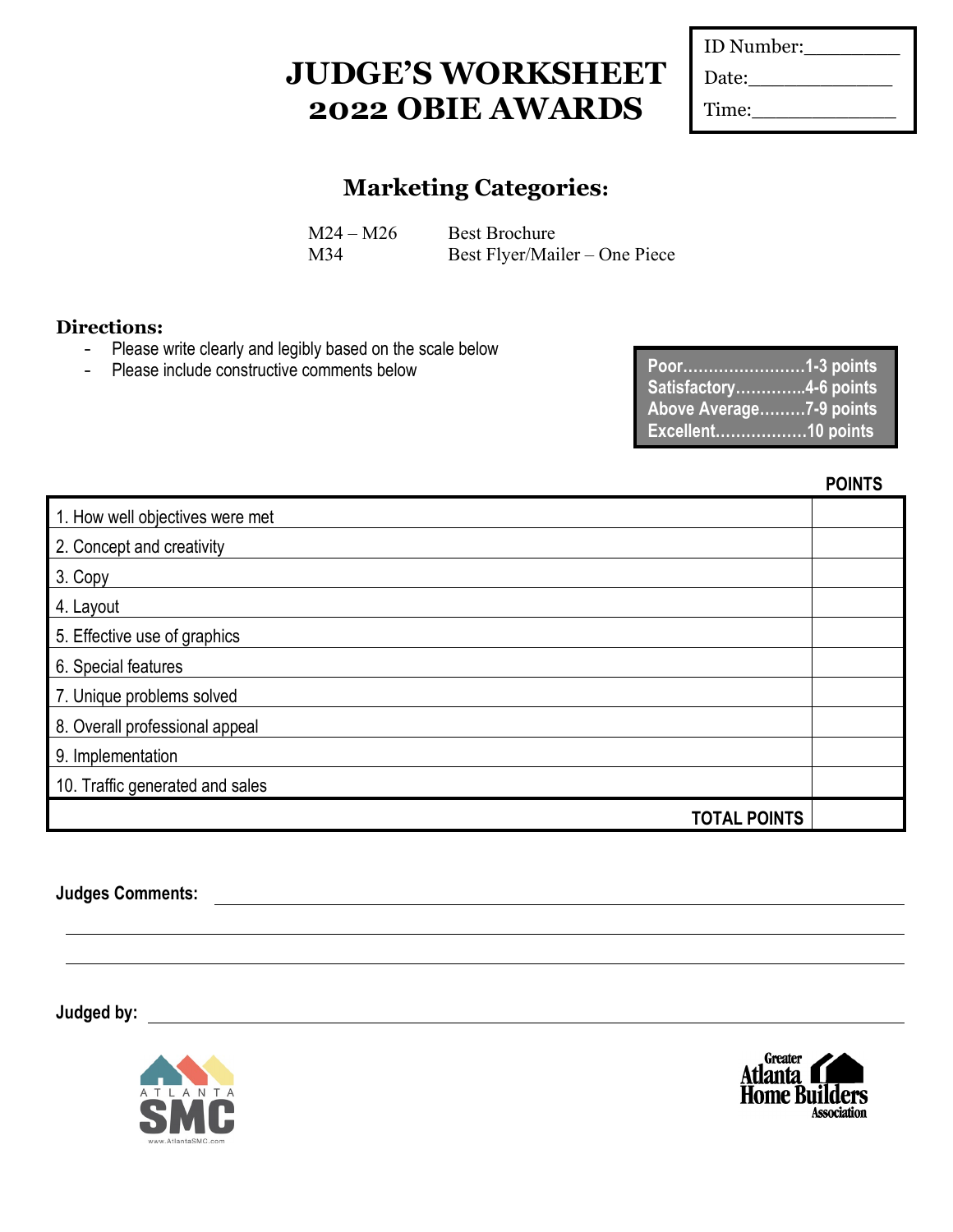| ID Number: |  |
|------------|--|
| Date:      |  |
| Time:      |  |

### **Marketing Categories:**

M27-M29 Best Logo

### **Directions:**

- Please write clearly and legibly based on the scale below
- Please include constructive comments below

| Poor1-3 points          |  |
|-------------------------|--|
| Satisfactory4-6 points  |  |
| Above Average7-9 points |  |
| Excellent10 points      |  |

#### **POINTS**

| 1. Concept                                  |  |
|---------------------------------------------|--|
| 2. Creativity                               |  |
| 3. Design Techniques                        |  |
| 4. Effective use of graphics                |  |
| 5. Effective promotion of community/company |  |
| 6. Visual impact and readability            |  |
| 7. Overall professional appeal              |  |
| <b>TOTAL POINTS</b>                         |  |

**Judges Comments:**



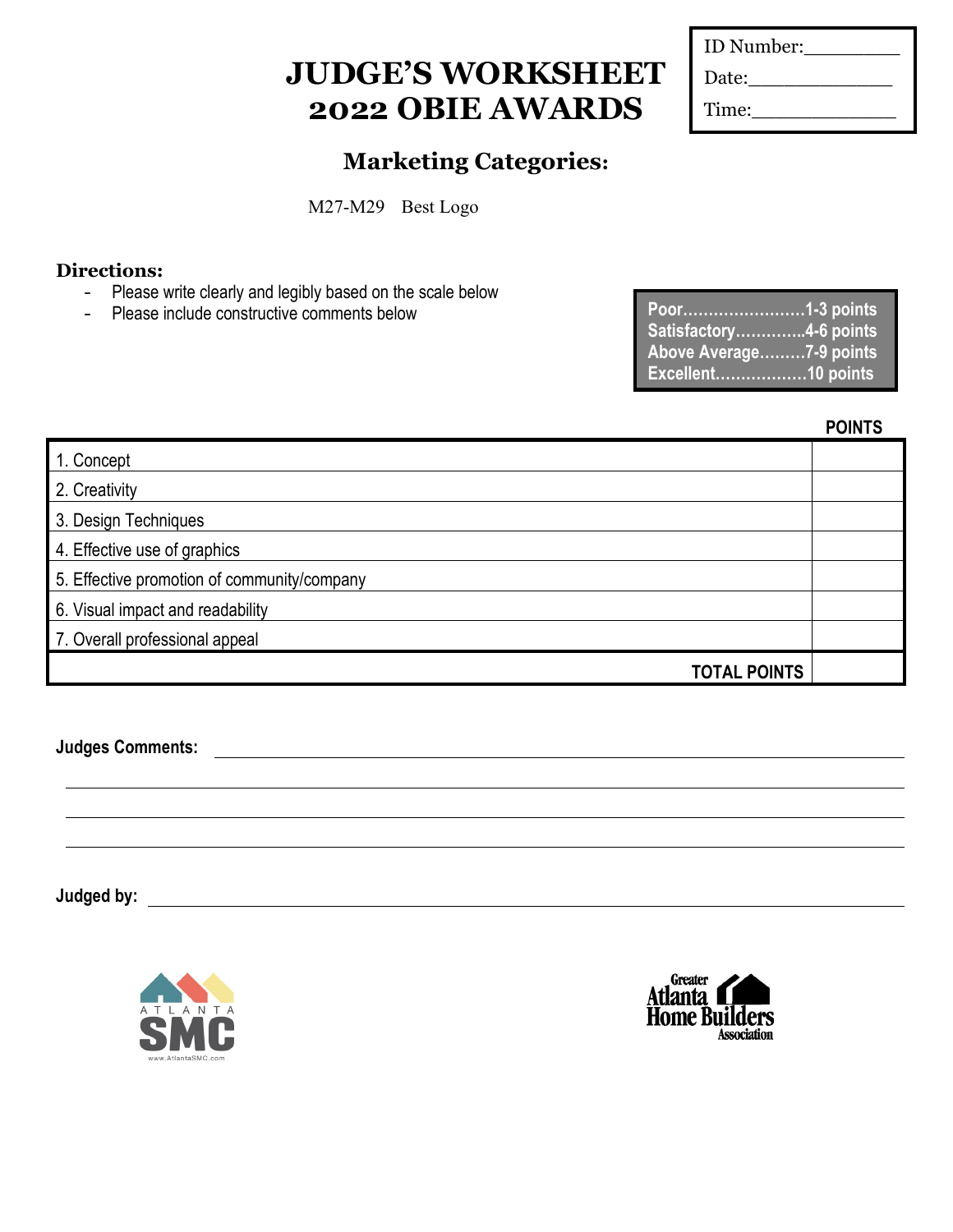| ID Number: |  |
|------------|--|
| Date:      |  |
| Time:      |  |

## **Marketing Categories**

M31 Best TV Spot M32A&B Best Video Promotion M33 Best Billboard

### **Directions:**

- Please write clearly and legibly based on the scale below
- Please include constructive comments below

| Poor1-3 points          |  |
|-------------------------|--|
| Satisfactory4-6 points  |  |
| Above Average7-9 points |  |
|                         |  |

**POINTS**

|                                                                 | . |
|-----------------------------------------------------------------|---|
| 1. Concept                                                      |   |
| 2. Copy                                                         |   |
| 3. Quality of production                                        |   |
| 4. Unique problems solved                                       |   |
| 5. How well implementation relates to product and target market |   |
| 6. Overall professional appeal                                  |   |
| 7. Traffic generated and sales                                  |   |
| <b>TOTAL POINTS</b>                                             |   |
|                                                                 |   |

**Judges Comments:**



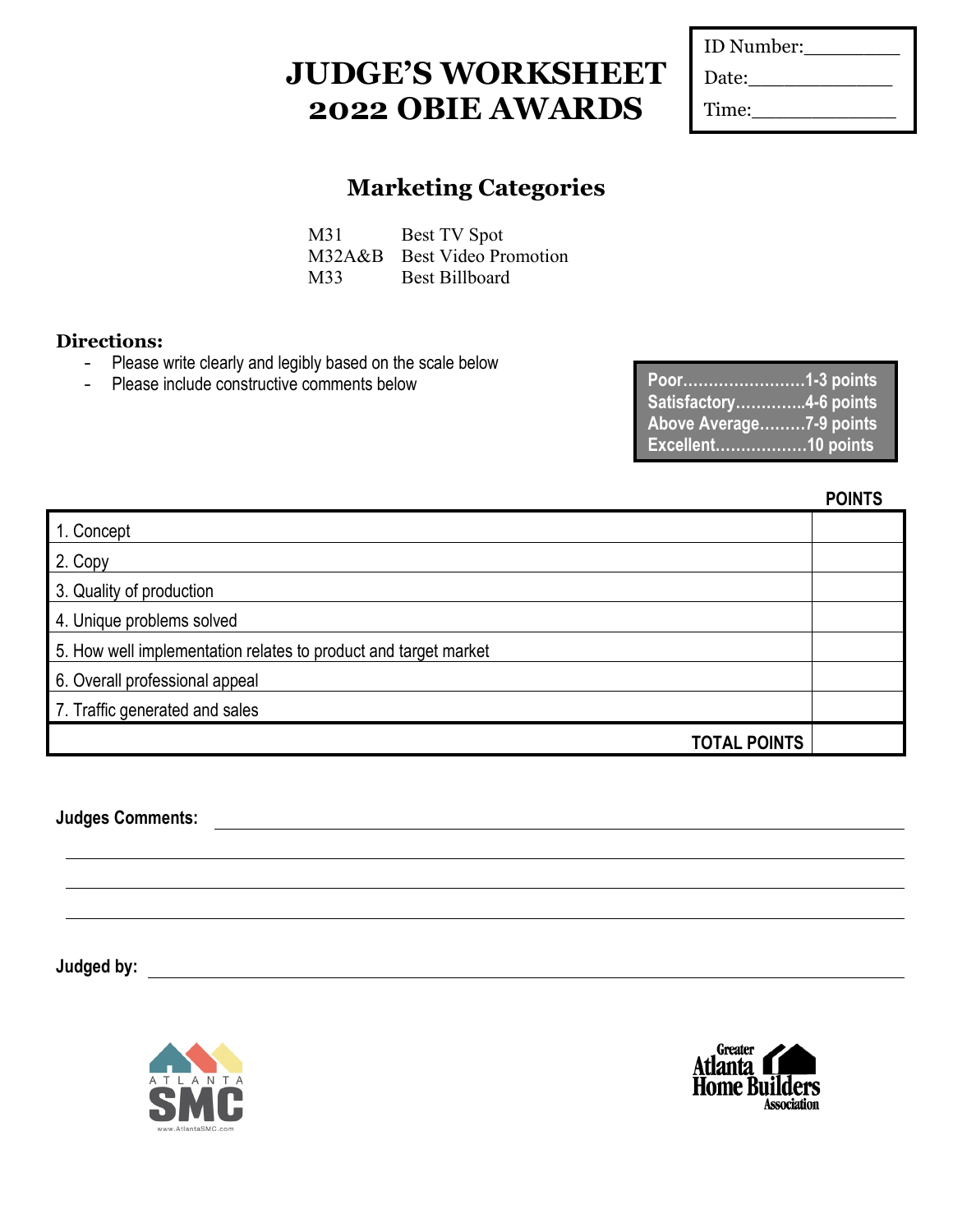| ID Number: |
|------------|
| Date:      |
| Time:      |
|            |

### **Marketing Categories:**

| M36 | Best On-Site Signage  |
|-----|-----------------------|
| M37 | Best Off-Site Signage |

#### **Directions:**

- Please write clearly and legibly based on the scale below<br>- Please include constructive comments below
- Please include constructive comments below

| Poor1-3 points          |  |
|-------------------------|--|
| Satisfactory4-6 points  |  |
| Above Average7-9 points |  |
| Excellent10 points      |  |

**POINTS**

| 1. Concept                             |  |
|----------------------------------------|--|
| 2. Creativity                          |  |
| 3. Design Techniques                   |  |
| 4. Effective use of color and graphics |  |
| 5. Consistency of presentation         |  |
| 6. Visual impact and readability       |  |
| 7. Overall professional appeal         |  |
| 8. Traffic generated and sales         |  |
| <b>TOTAL POINTS</b>                    |  |

**Judges Comments:**



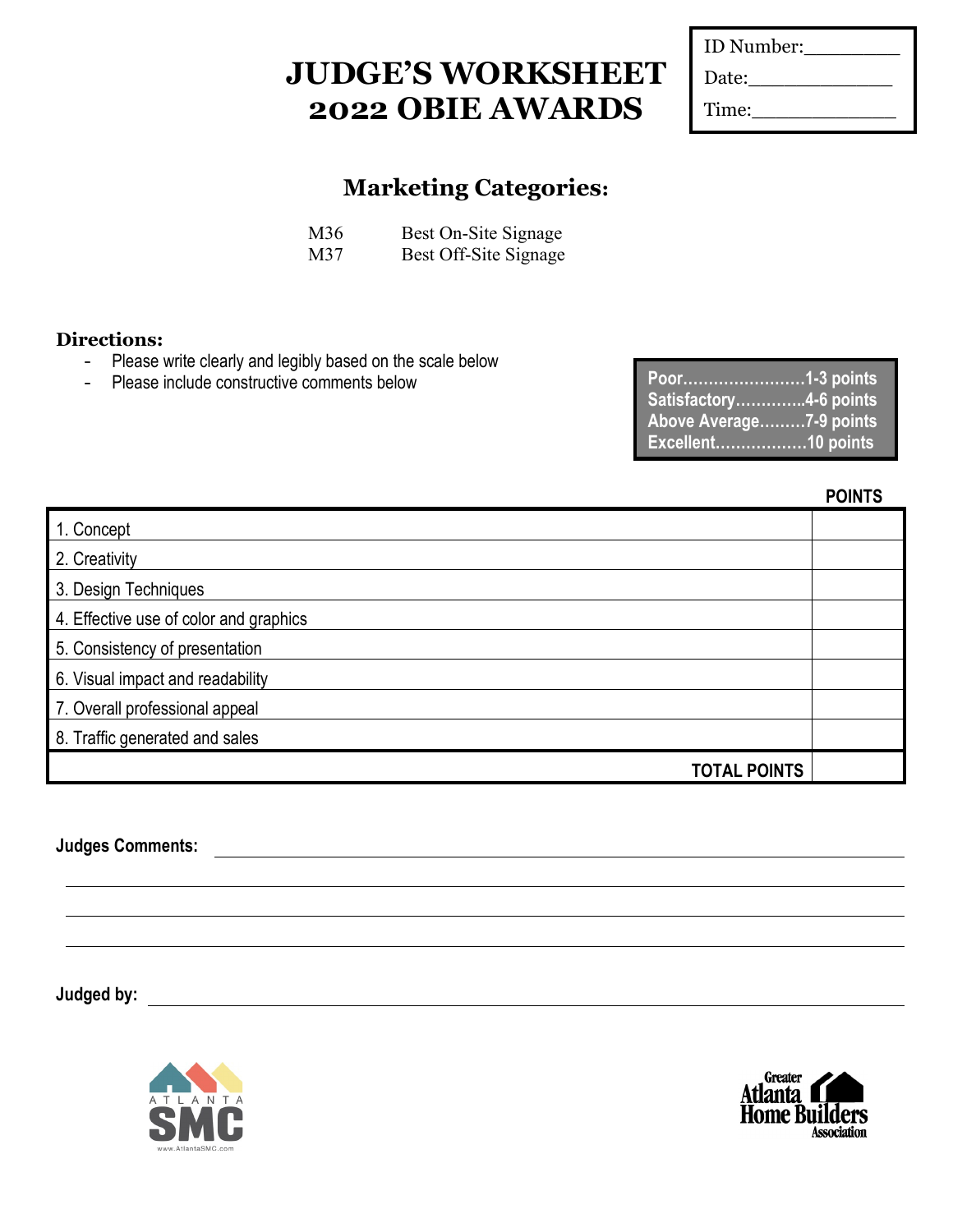| ID Number: |  |
|------------|--|
| Date:      |  |
| Time:      |  |

### **Marketing Categories:**

M38 Best Realtor Promotion – Developer/Builder M56-M61 Best Marketing Campaign/Promotion

#### **Directions:**

- Please write clearly and legibly based on the scale below
- Please include constructive comments below

| Satisfactory4-6 points  |
|-------------------------|
| Above Average7-9 points |
| Excellent10 points      |

**POINTS**

| 1. Originality                                                     |  |
|--------------------------------------------------------------------|--|
| 2. Concept                                                         |  |
| 3. Layout and copy                                                 |  |
| 4. Special features                                                |  |
| 5. Implementation of Promotion/Campaign                            |  |
| 6. Traffic generated and sales                                     |  |
| 7. Results of Promotion/Campaign - include non-paid media coverage |  |
| <b>TOTAL POINTS</b>                                                |  |

**Judges Comments:**



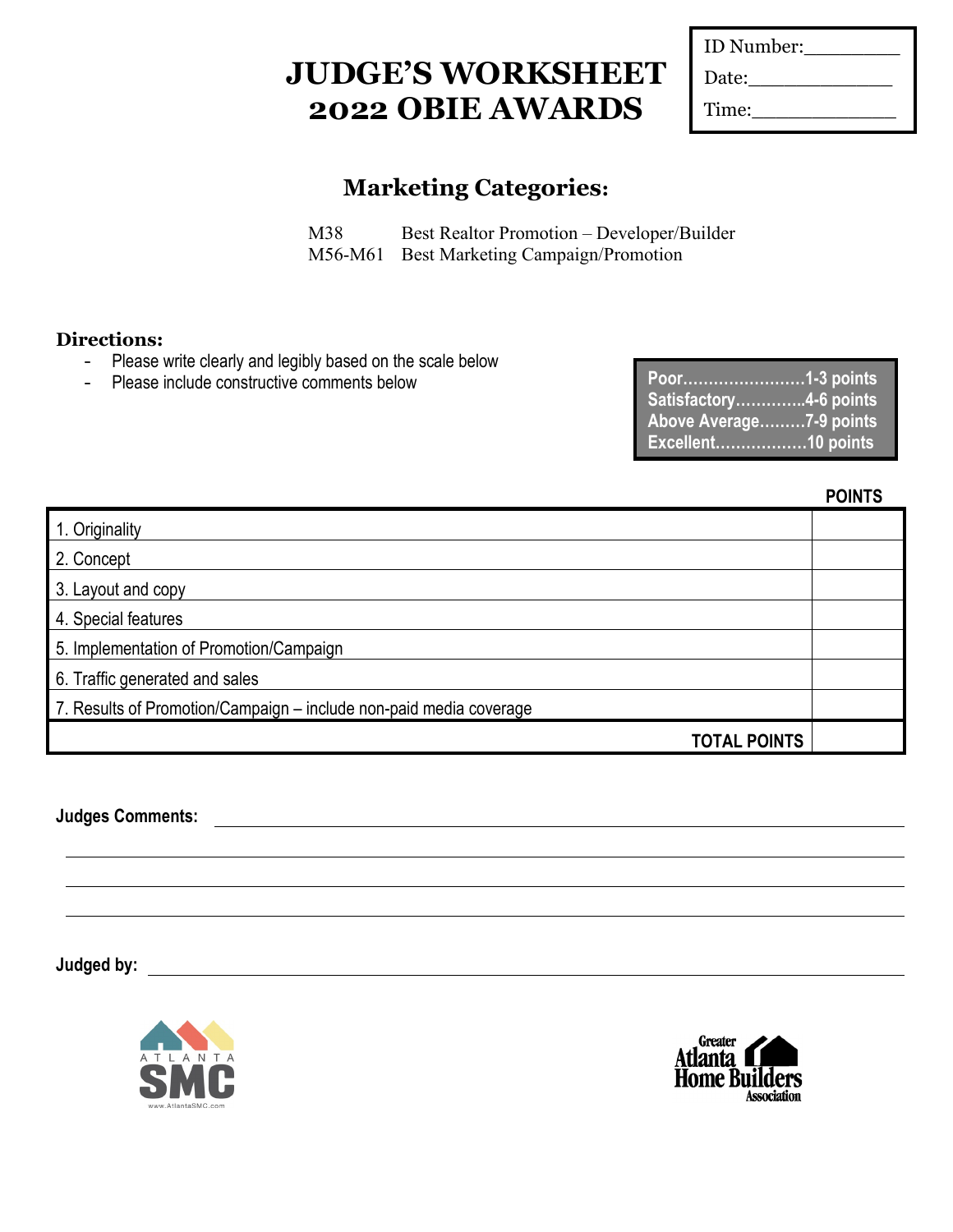| ID Number: |  |
|------------|--|
| Date:      |  |
| Time:      |  |

### **Marketing Categories:**

M39 – M44 Best Advertising Campaign

### **Directions:**

- Please write clearly and legibly based on the scale below
- Please include constructive comments below

| Satisfactory4-6 points  |  |
|-------------------------|--|
| Above Average7-9 points |  |
| Excellent10 points      |  |

#### **POINTS**

| 1. How well target market/marketing objectives were met |  |
|---------------------------------------------------------|--|
| 2. Concept                                              |  |
| 3. Copy                                                 |  |
| 4. Layout                                               |  |
| 5. Implementation of campaign                           |  |
| 6. Continuity                                           |  |
| 7. Special features                                     |  |
| 8. Coordinated use of media                             |  |
| 9. Overall professional appeal                          |  |
| 10. Traffic generated and sales                         |  |
| <b>TOTAL POINTS</b>                                     |  |

### **Judges Comments:**



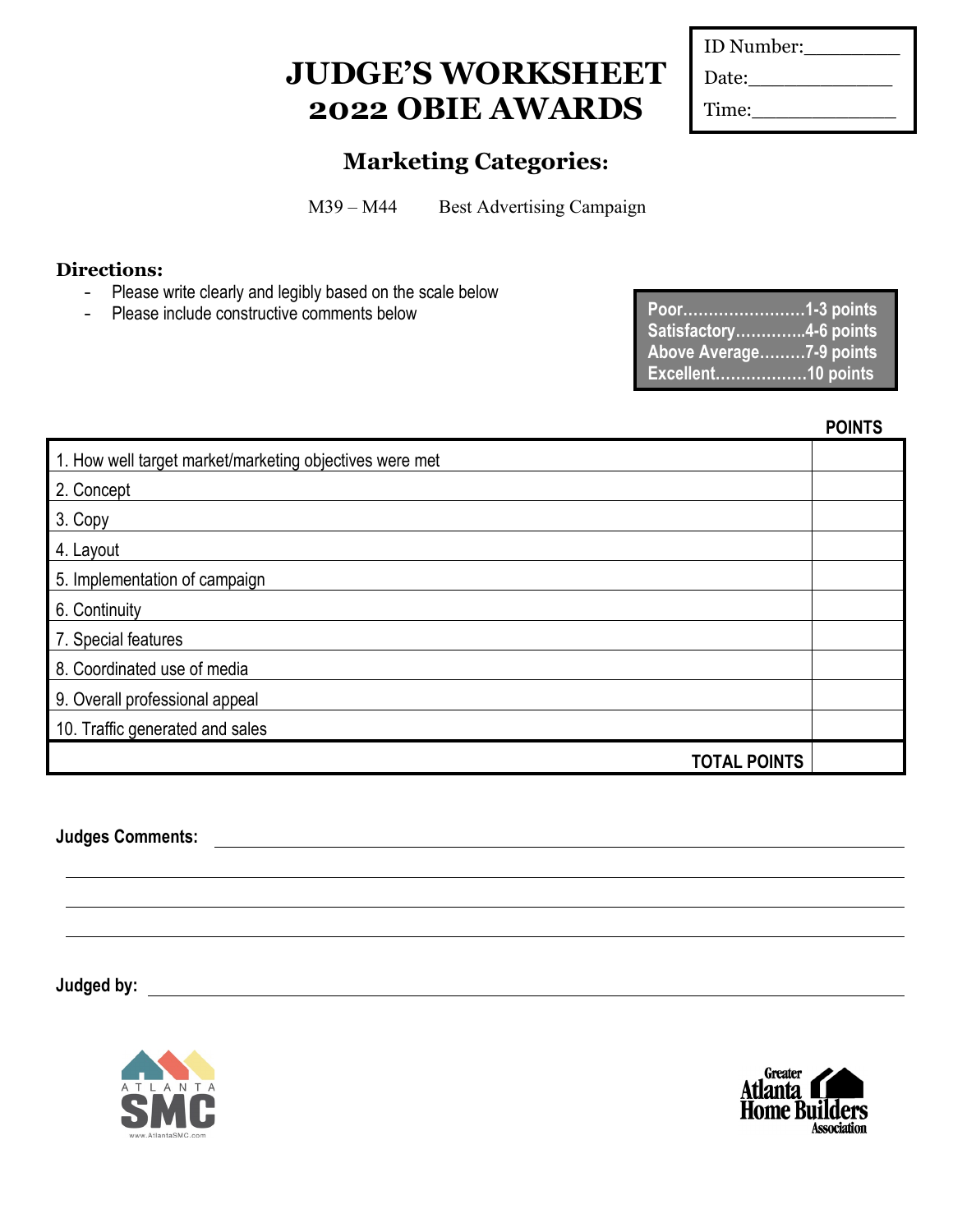| ID Number: |  |
|------------|--|
| Date:      |  |
| Time:      |  |

### **Marketing Categories:**

M45 - M47 Best Website

#### **Directions:**

- Please write clearly and legibly based on the scale below<br>- Please include constructive comments below
- Please include constructive comments below

| Satisfactory4-6 points                        |  |
|-----------------------------------------------|--|
| Above Average7-9 points<br>Excellent10 points |  |

**POINTS**

| 1. Originality                                                     |  |
|--------------------------------------------------------------------|--|
| 2. Concept                                                         |  |
| 3. How well objectives were met                                    |  |
| 4. Information content                                             |  |
| 5. Click and conversion rate                                       |  |
| 6. Overall professional appeal                                     |  |
| 7. Special features (i.e. links, search engines, java script, etc) |  |
| 8. Navigability of site (ability to easily locate information)     |  |
| 9. Interactivity                                                   |  |
| <b>TOTAL POINTS</b>                                                |  |

<u> 1980 - Johann Barbara, martxa amerikan personal (h. 1980).</u>

#### **Judges Comments:**



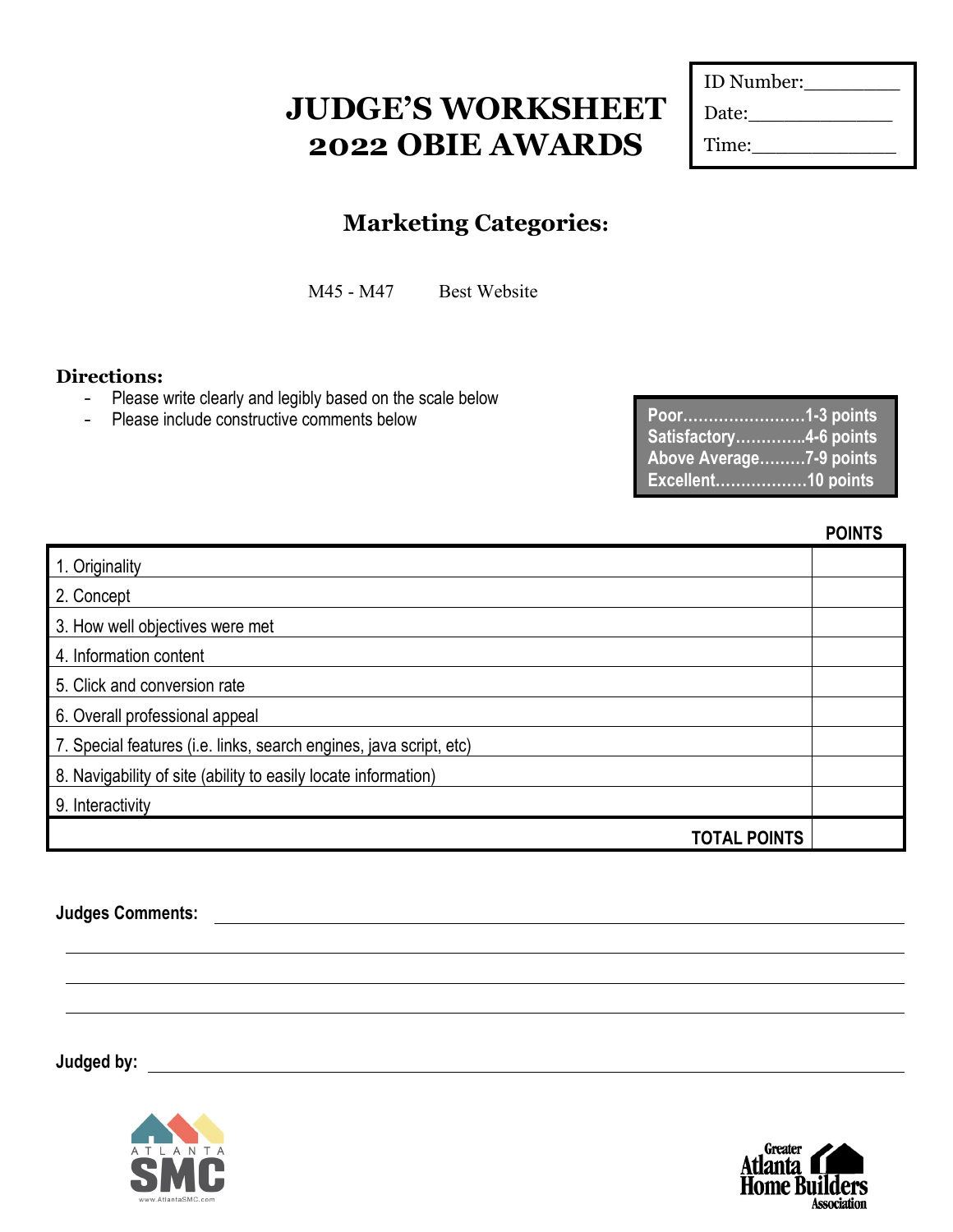| ID Number: |  |
|------------|--|
| Date:      |  |
| Time:      |  |

### **Marketing Categories:**

| Best Online Banner or Box Ad             |
|------------------------------------------|
| <b>Best Email Message</b>                |
| Best Interactive Tool                    |
| Best Social Media Campaign / Application |
|                                          |

#### **Directions:**

- Please write clearly and legibly based on the scale below
- Please include constructive comments below

| Poor1-3 points<br>Satisfactory4-6 points      |  |
|-----------------------------------------------|--|
| Above Average7-9 points<br>Excellent10 points |  |

| IN1<br>n |
|----------|
|----------|

| 1. Design                      |  |
|--------------------------------|--|
| 2. Content/Copy                |  |
| 3. Results                     |  |
| 4. Innovation                  |  |
| 5. Execution                   |  |
| 6. Overall professional appeal |  |
| 7. Special features            |  |
| <b>TOTAL POINTS</b>            |  |

**Judges Comments:**



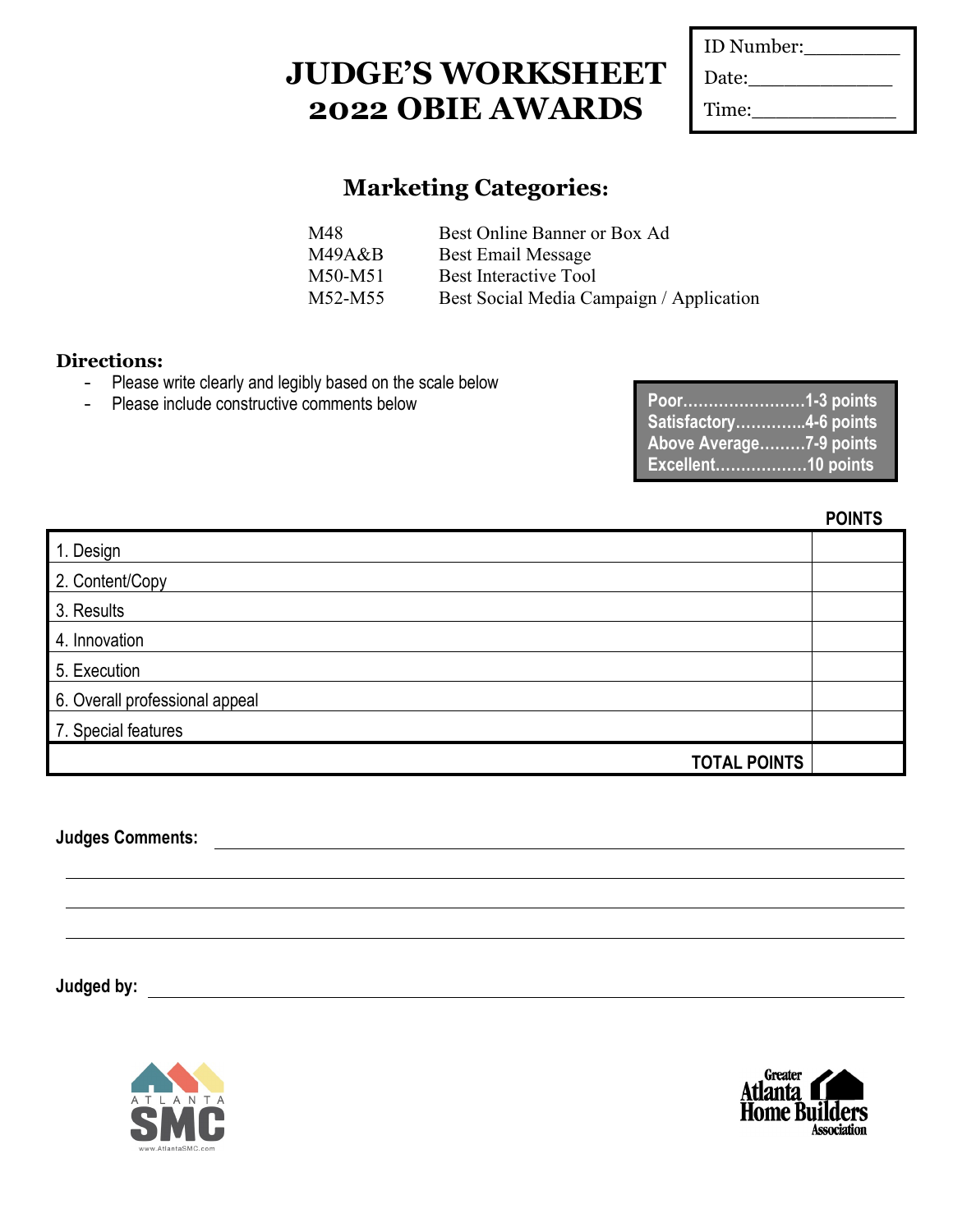| ID Number: |  |
|------------|--|
| Date:      |  |
| Time:      |  |

### **Personal Achievement Categories:**

- PA1 Rookie Salesperson of the Year
- PA2 Salesperson of the Year
- PA3 Sales Manager of the Year
- PA5 Sales Team of the Year
- PA6 Online Specialist of the Year

#### **Directions:**

- Please write clearly and legibly based on the scale below
- Please include constructive comments below

| Poor1-3 points            |  |
|---------------------------|--|
| Satisfactory4-6 points    |  |
| Above Average7-9 points   |  |
| <b>Excellent10 points</b> |  |

#### **POINTS**

| 1. Sales percentage of sellable inventory (Sales Manager) or online sales and appointments generated<br>(Online Specialist) or ability to positively assist sales managers (Sales Assistant) |  |
|----------------------------------------------------------------------------------------------------------------------------------------------------------------------------------------------|--|
| 2. Professionalism in approach to sales                                                                                                                                                      |  |
| 3. Personal involvement in the industry and community                                                                                                                                        |  |
| 4. Working relationships                                                                                                                                                                     |  |
| 5. Follow-up procedures                                                                                                                                                                      |  |
| 6. Interview                                                                                                                                                                                 |  |
| <b>TOTAL POINTS</b>                                                                                                                                                                          |  |

**Judges Comments:**



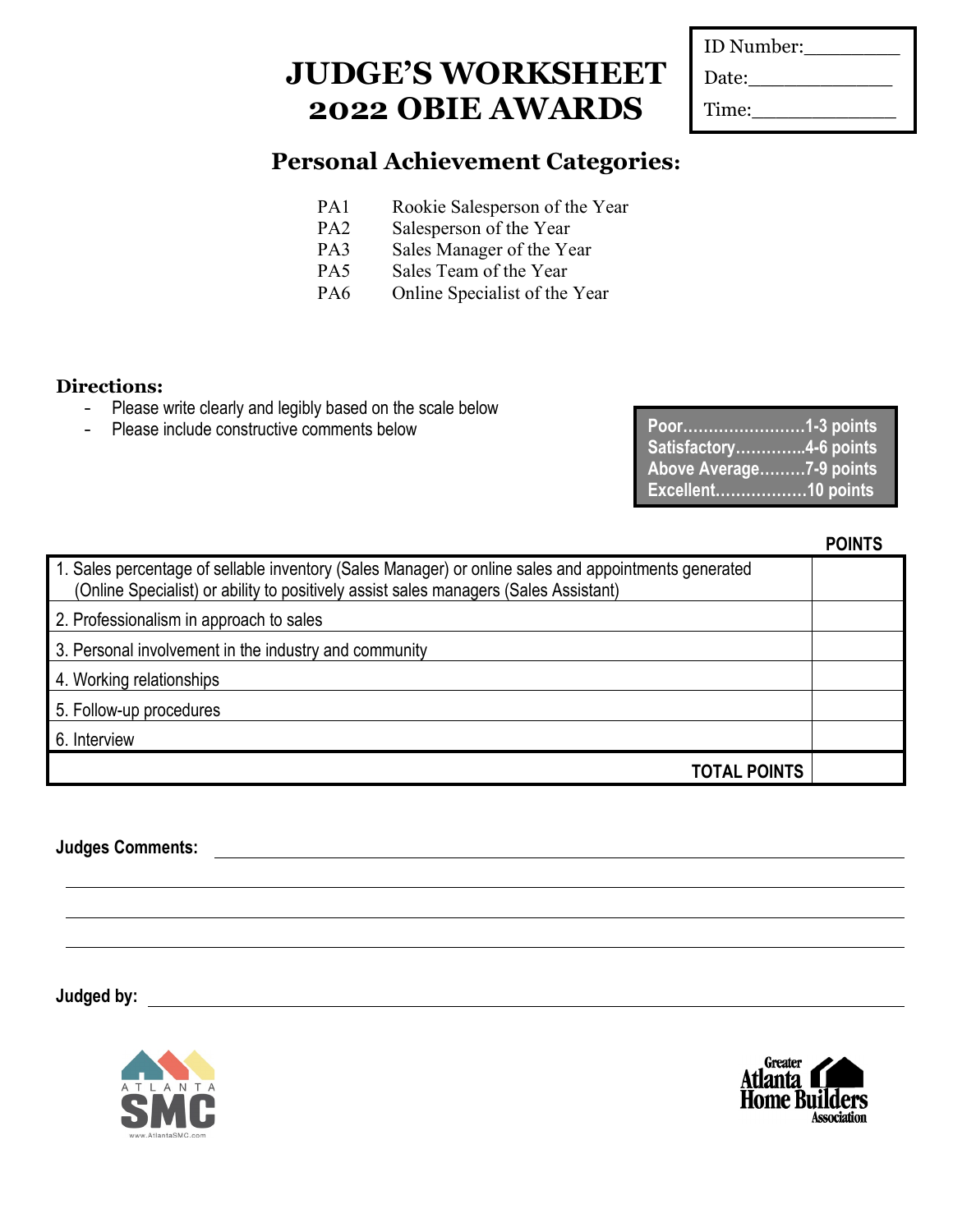| ID Number: |
|------------|
| Date:      |
| Time:      |

### **Personal Achievement Category**

PA4 Marketing Director of the Year

### **Directions:**

- Please write clearly and legibly based on the scale below
- Please include constructive comments below

| Satisfactory4-6 points  |  |
|-------------------------|--|
| Above Average7-9 points |  |
| Excellent10 points      |  |

| 1. Professionalism                                    |  |
|-------------------------------------------------------|--|
| 2. Development and implementation of marketing plans  |  |
| 3. Unique marketing ideas                             |  |
| 4. Personal involvement in the industry and community |  |
| 5. Working relationships                              |  |
| 6. Interview                                          |  |
| <b>TOTAL POINTS</b>                                   |  |

**Judges Comments:**



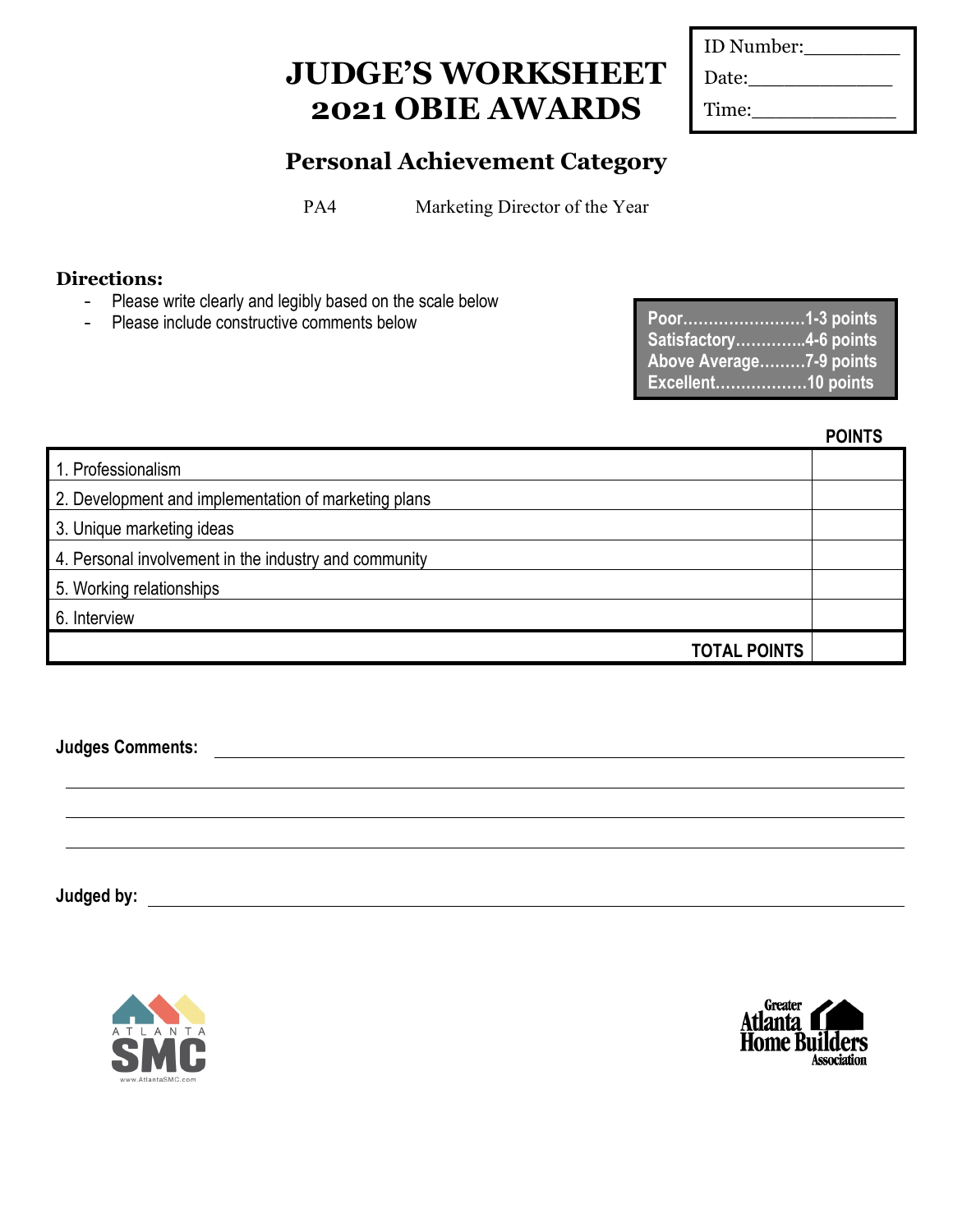| ID Number: |  |
|------------|--|
| Date:      |  |
| Time:      |  |

## **Special Category**

## **Personal Achievement Categories:**

PA7 Mortgage Professional of the Year

PA9 Attorney Professional of the Year

### **Directions:**

- Please write clearly and legibly based on the scale below
- Please include constructive comments below

| Poor1-3 points          |  |
|-------------------------|--|
| Satisfactory4-6 points  |  |
| Above Average7-9 points |  |
| Excellent10 points      |  |

|                                                          | <b>POINTS</b> |
|----------------------------------------------------------|---------------|
| 1. Volume & number of units closed                       |               |
| 2. Professionalism in approach to reaching closing goals |               |
| 3. Personal involvement in the industry and community    |               |
| 4. Working relationships                                 |               |
| 5. Follow-up procedures                                  |               |
| 6. Interview                                             |               |
| <b>TOTAL POINTS</b>                                      |               |

**Judges Comments:**



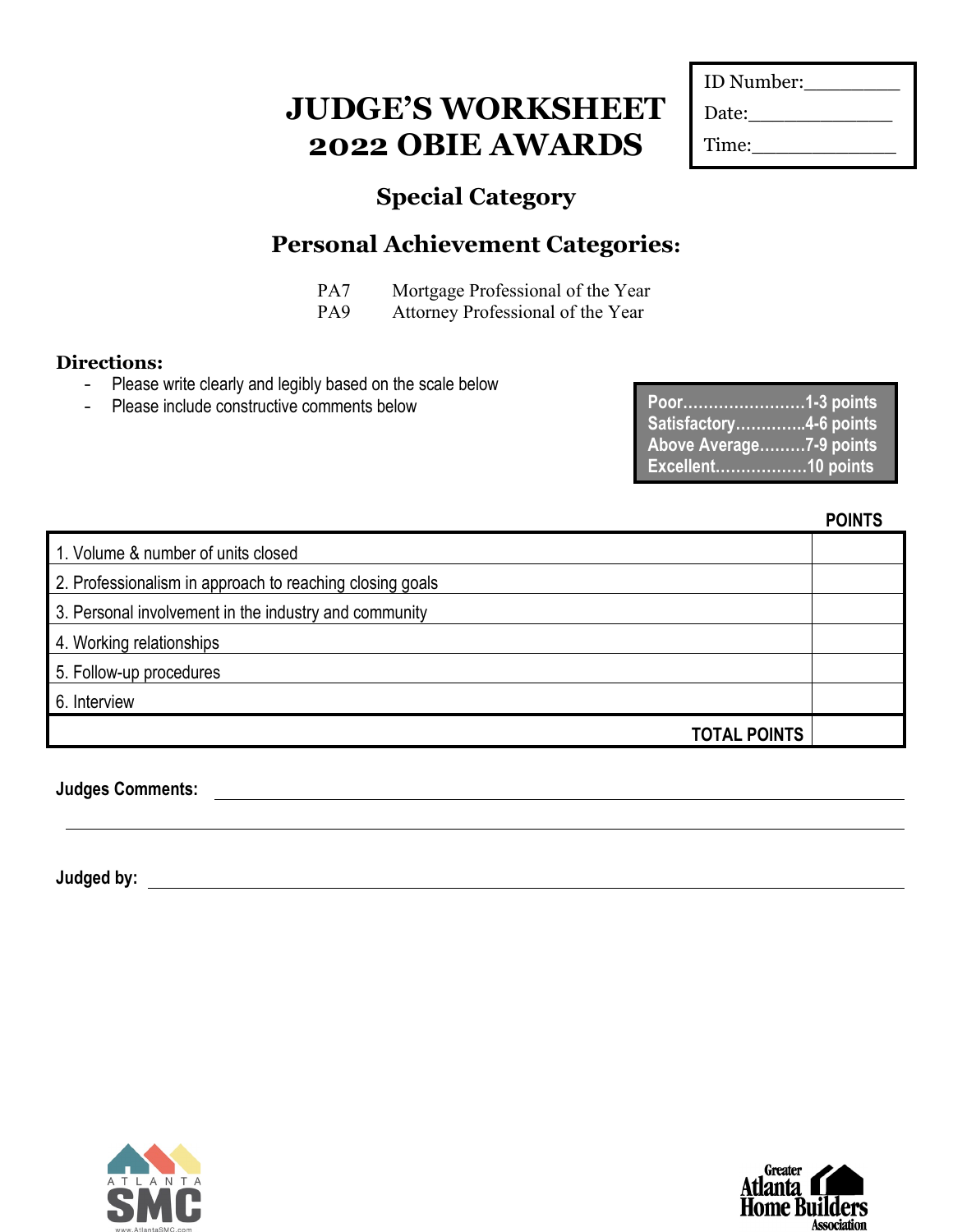| ID Number: |
|------------|
| Date:      |
| Time:      |

### **Remodeling Categories:**

| <b>R1</b> Kitchen under \$50,000              |                                    |
|-----------------------------------------------|------------------------------------|
| <b>R2</b> Kitchen over $$50,000$              | <b>R13</b> Basement Under \$75,000 |
| <b>R3</b> Bathroom under \$25,000             | R14 Basement Over \$75,000         |
| <b>R4</b> Bathroom over \$25,000              | R17 Specialty Room/Addition        |
| R6 Whole-House Renovation under \$250,000     |                                    |
| R7 Whole-House Renovation \$250,000-\$500,000 |                                    |
| R8 Whole-House Renovation over \$500,000      |                                    |
|                                               |                                    |

#### **Directions:**

- Please write clearly and legibly based on the scale below
- Please include constructive comments below

| Satisfactory4-6 points  |  |
|-------------------------|--|
| Above Average7-9 points |  |
| Excellent10 points      |  |

**POINTS**

| 1. Creativity                          |  |
|----------------------------------------|--|
| 2. Aesthetics and Market Value         |  |
| 3. Functional value of changes         |  |
| 4. Cost Effectiveness                  |  |
| 5. Special Design Features             |  |
| 6. How well stated objectives were met |  |
| <b>TOTAL POINTS</b>                    |  |

**Judges Comments:**



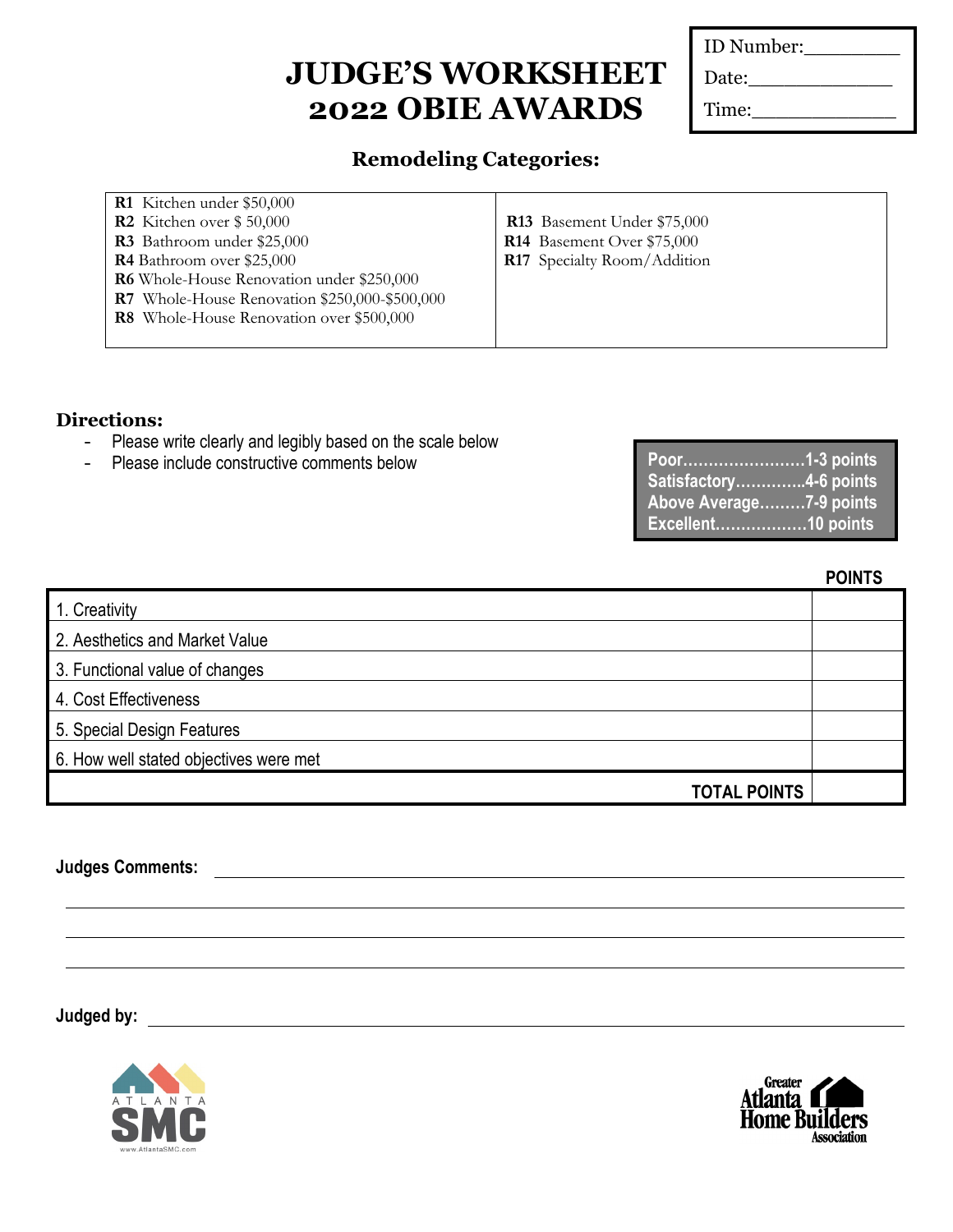| ID Number: |  |
|------------|--|
| Date:      |  |
| Time:      |  |

### **Remodeling Categories**

**R9** Residential Exterior

**R15** Outdoor Living Area

### **Directions:**

- Please write clearly and legibly based on the scale below
- Please include constructive comments below

| Satisfactory4-6 points  |  |
|-------------------------|--|
| Above Average7-9 points |  |
| Excellent10 points      |  |

**POINTS**

| 1. Exterior Design – proportion, aesthetics, appropriate use of materials |  |
|---------------------------------------------------------------------------|--|
| 2. Context – overall look, curb appeal, site work                         |  |
| 3. Creativity and use of materials                                        |  |
| 4. Aesthetics and Market Value                                            |  |
| 5. Functional value of changes                                            |  |
| 6. Cost Effectiveness                                                     |  |
| 7. Positive features accentuated/negative elements overcome               |  |
| 8. How well stated objectives were met                                    |  |
| <b>TOTAL POINTS</b>                                                       |  |

**Judges Comments:**



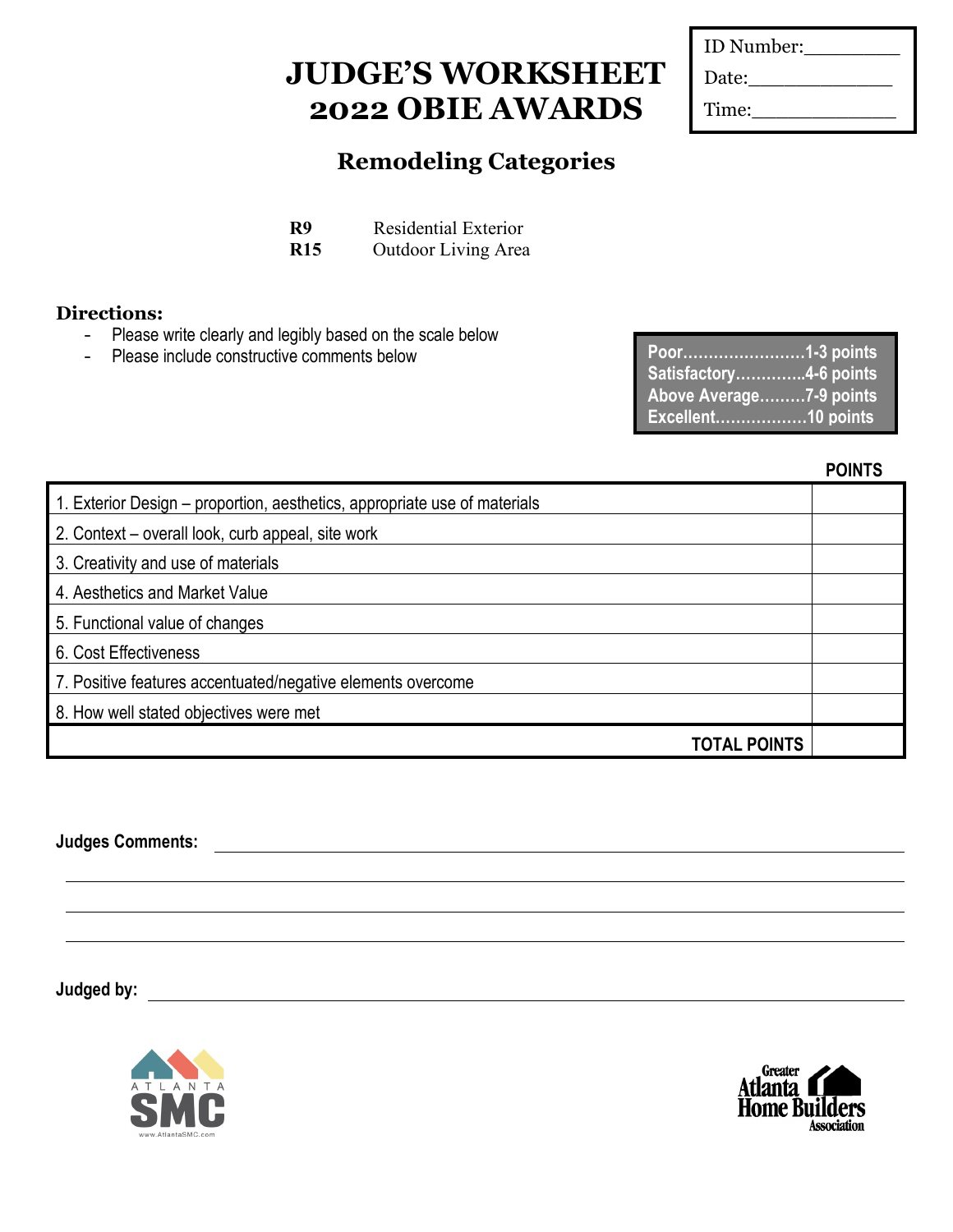| ID Number: |  |
|------------|--|
| Date:      |  |
| Time:      |  |

### **Special Category**

SC1 Community Service

### **Directions:**

- Please write clearly and legibly based on the scale below
- Please include constructive comments below

| Poor1-3 points          |  |
|-------------------------|--|
| Satisfactory4-6 points  |  |
| Above Average7-9 points |  |
| Excellent10 points      |  |

**POINTS**

| 1. Project Concept                          |  |
|---------------------------------------------|--|
| 2. Originality of design to meet objectives |  |
| 3. Special features                         |  |
| 4. How well problems were solved            |  |
| 5. How well project was implemented         |  |
| 6. Benefit to community                     |  |
| 7. Overall success of project               |  |
| <b>TOTAL POINTS</b>                         |  |

**Judges Comments:**



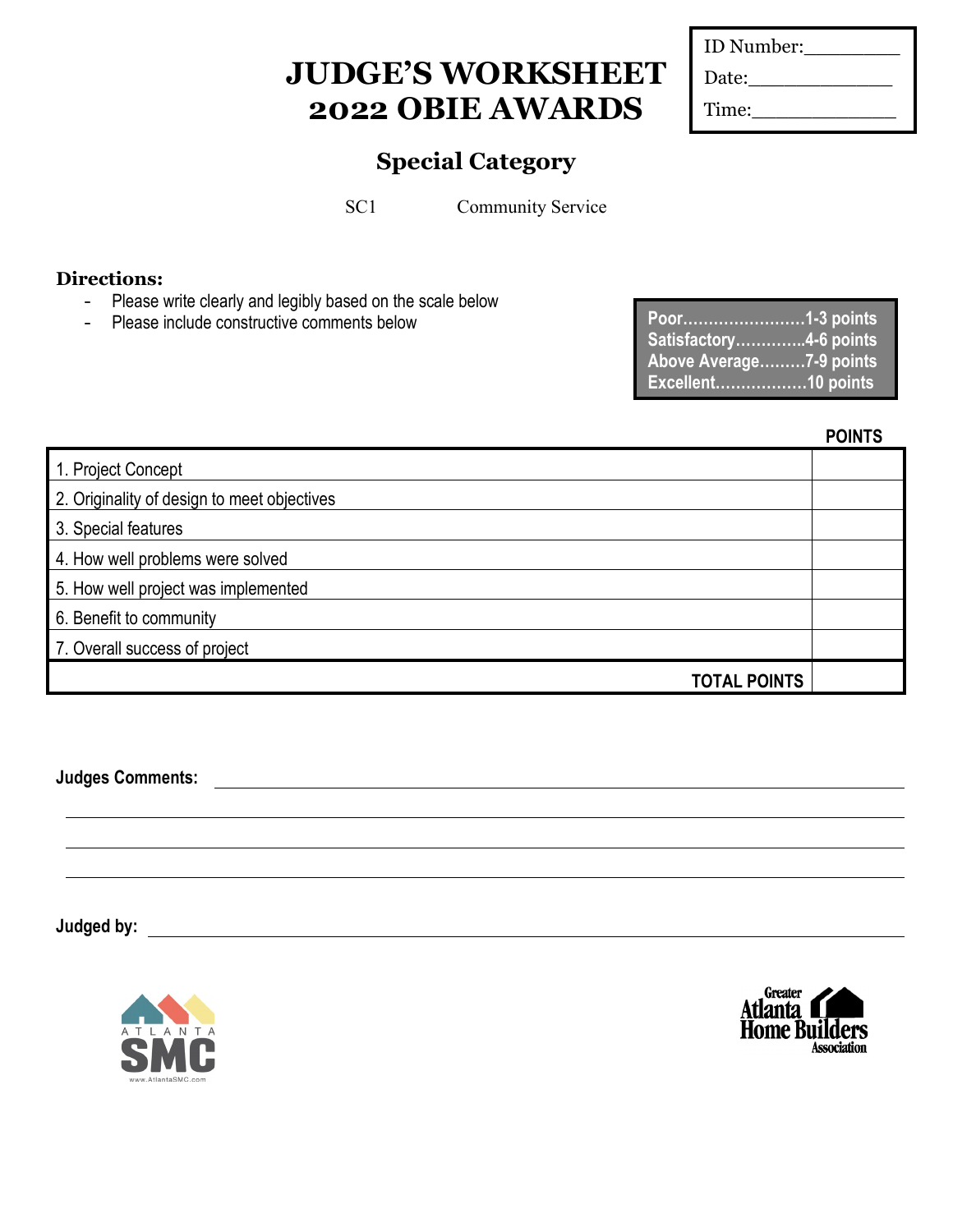| ID Number: |
|------------|
| Date:      |
| Time:      |

### **Special Category**

SC2 Landscape Design – Community/Condominium Complex

### **Directions:**

- Please write clearly and legibly based on the scale below
- Please include constructive comments below

| Poor1-3 points          |  |
|-------------------------|--|
| Satisfactory4-6 points  |  |
| Above Average7-9 points |  |
|                         |  |
| Excellent10 points      |  |

**POINTS**

| 1. Curb appeal                                              |  |
|-------------------------------------------------------------|--|
| 2. Overall look and setting                                 |  |
| 3. Creativity and use of materials                          |  |
| 4. Use of contours and natural areas                        |  |
| 5. Use of colors                                            |  |
| 6. Appropriate integration of site features with product    |  |
| 7. Positive features accentuated/negative elements overcome |  |
| <b>TOTAL POINTS</b>                                         |  |

**Judges Comments:**



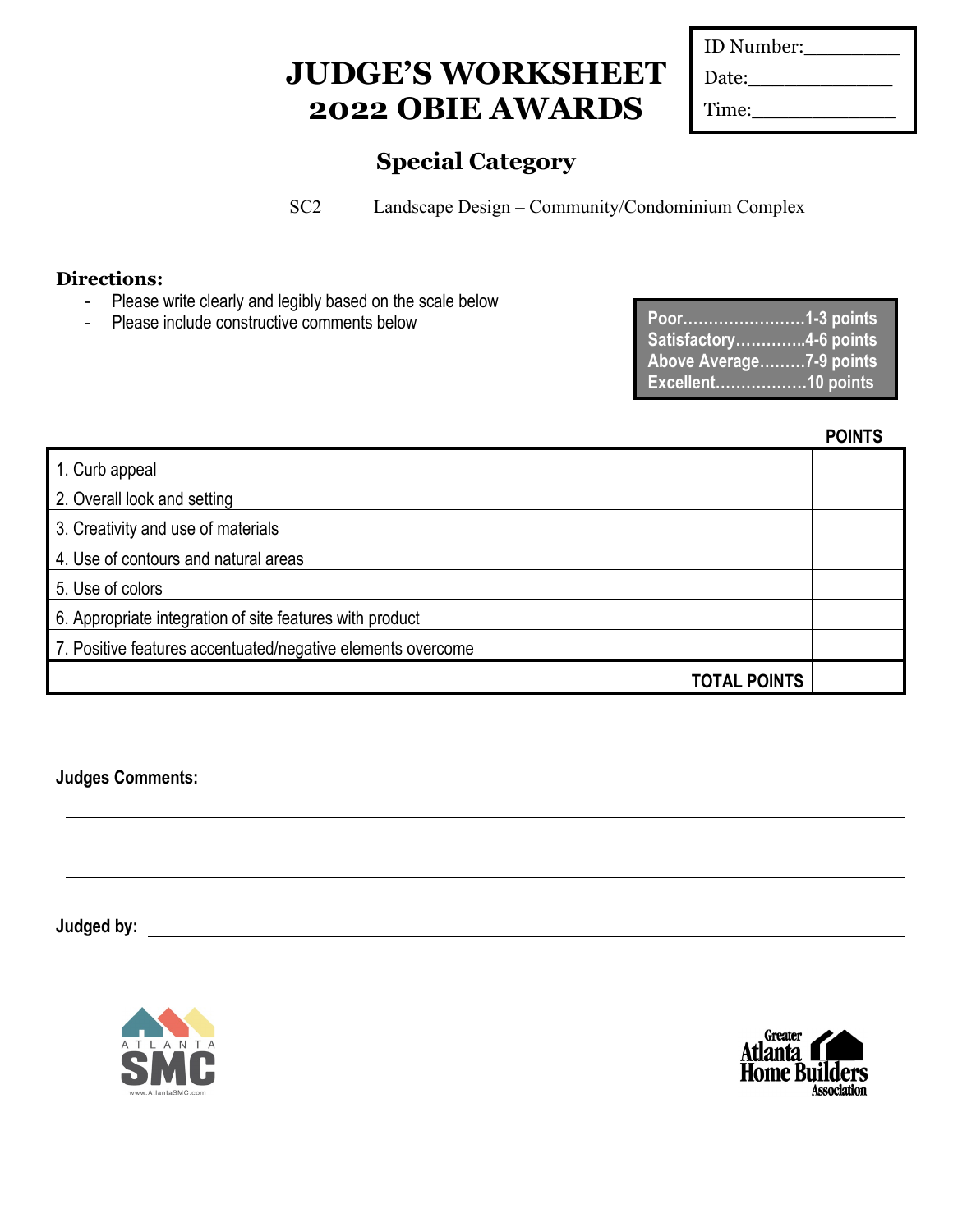| ID Number: |  |
|------------|--|
| Date:      |  |
| Time:      |  |

### **Special Category**

## **Personal Achievement Categories:**

PA8 Remodeler of the Year

### **Directions:**

- Please write clearly and legibly based on the scale below
- Please include constructive comments below

| Poor1-3 points          |  |
|-------------------------|--|
| Satisfactory4-6 points  |  |
| Above Average7-9 points |  |
| Excellent10 points      |  |

**POINTS**

| 1. Professional techniques and Unique problems solves on a project/Remodeling strategies                 |  |
|----------------------------------------------------------------------------------------------------------|--|
| 2. Contributions to achieve client and company goals                                                     |  |
| 3. Personal involvement in the industry and community, Atlanta HBA, Remodelers Council and the community |  |
| 4. Working relationships                                                                                 |  |
| 5. Overall attitude, cooperation and leadership                                                          |  |
| 6. Interview                                                                                             |  |
| <b>TOTAL POINTS</b>                                                                                      |  |

**Judges Comments:**



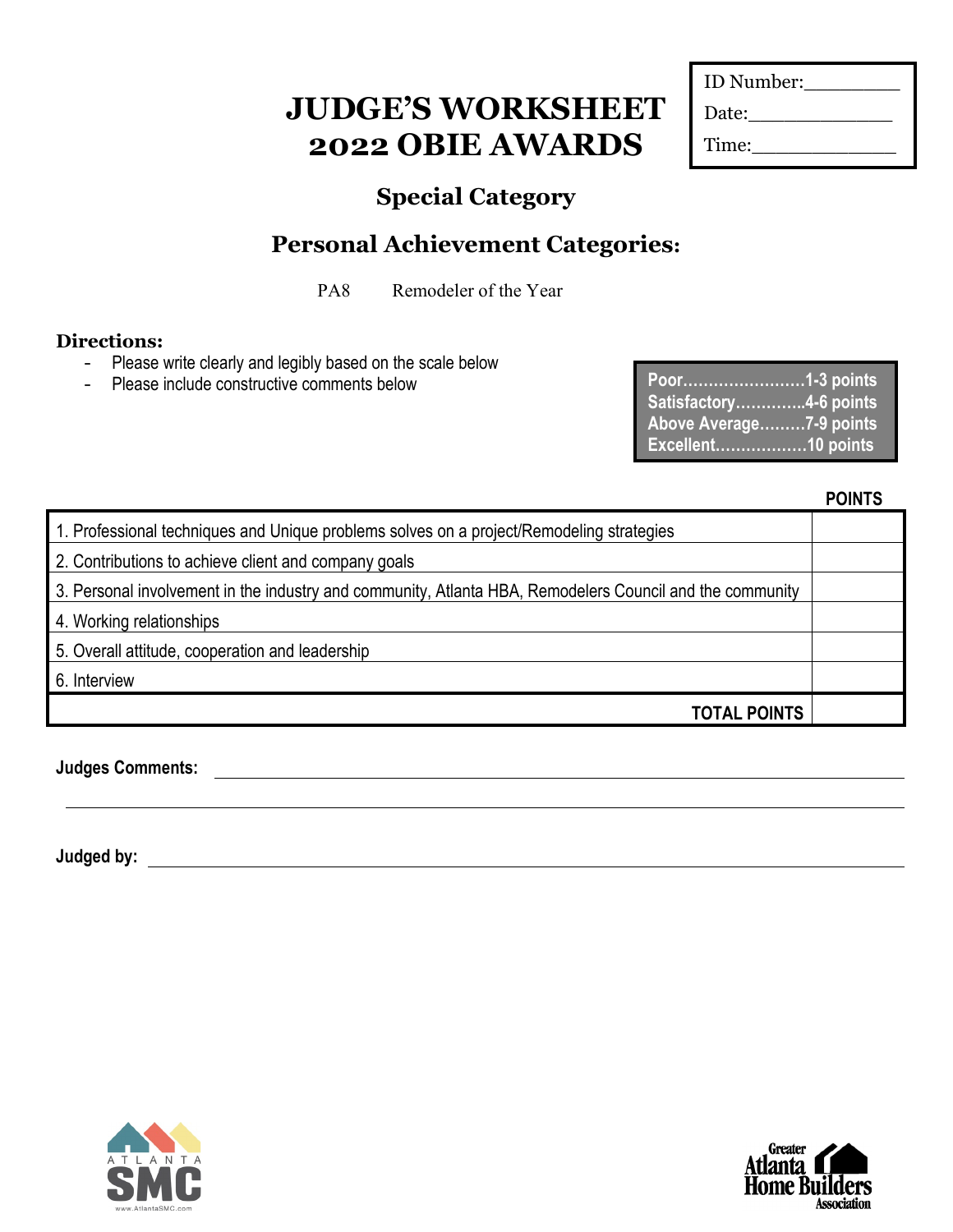| ID Number: |  |
|------------|--|
| Date:      |  |
| Time:      |  |

### **Special Category**

SC5 Amenity Package 499 units/total build out and under SC6 Amenity Package 500+ units/total build out

#### **Directions:**

- Please write clearly and legibly based on the scale below
- Please include constructive comments below

| Satisfactory4-6 points  |  |
|-------------------------|--|
| Above Average7-9 points |  |
| Excellent10 points      |  |

**POINTS**

| 1. Concept and theme                         |  |
|----------------------------------------------|--|
| 2. Recreational facilities – plan and layout |  |
| 3. Special features                          |  |
| 4. Design and architecture                   |  |
| 5. Implementation as related to intended use |  |
| 6. Overall professional appeal               |  |
| 7. Traffic generated and sales               |  |
| <b>TOTAL POINTS</b>                          |  |

**Judges Comments:**